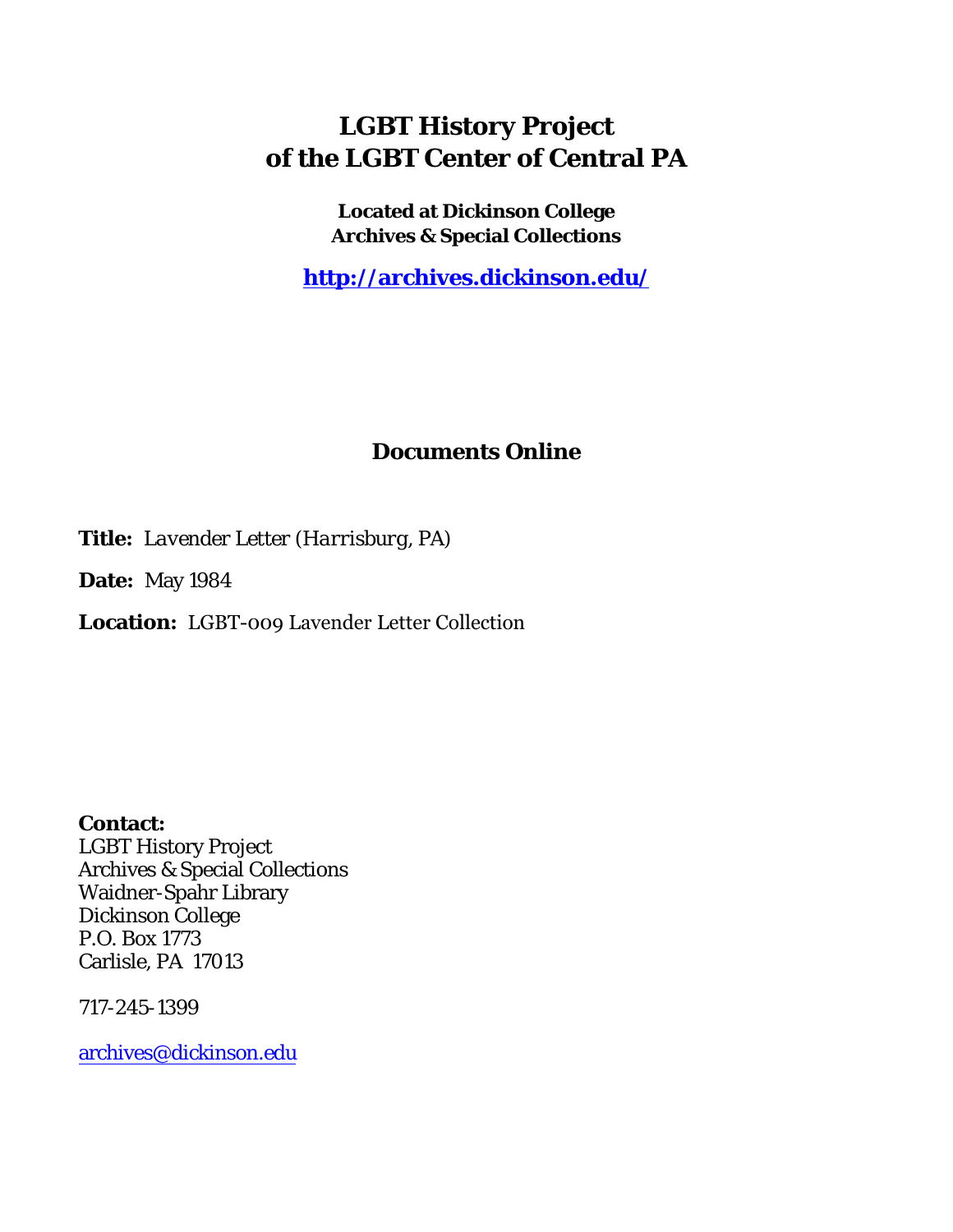Colored Ink for this issue donated by: Marshall at Fast Print 28 S. Third St., Harrisburg 238-5751



*]fje iriW'/ou TO SEND TWS COUPON IN,f^SO WE KNOW YOU WILL BE SURE TO RECEIVE IWENDERl&ftW*

*EACH MOUTH. TO ASSURE YOUR. RR/l/Acy, IT WILL ARRIVE IN A PLAIN- UNMARKED ENVELOPE.. (ALTHOUGH L.L. is FREE - IT DOES COST MONEY TO PRODUCE.* YOUR CONTRIBUTIONS MAKE IT HAPPEN. Please

send checks in the name CASH. *THANKS!*

**I**

*Address Phone*.

**L**  $Name$   $\overline{\mathcal{A}d\mathcal{A}r\mathcal{L}}$ <br>We gladly accept donations of money (or stamps) to enable this Mail to P.O. Box 1527, Harrisburg, Pa. 17105. publication to continue. We think it's a good thing, don't you?

**I**

**J**